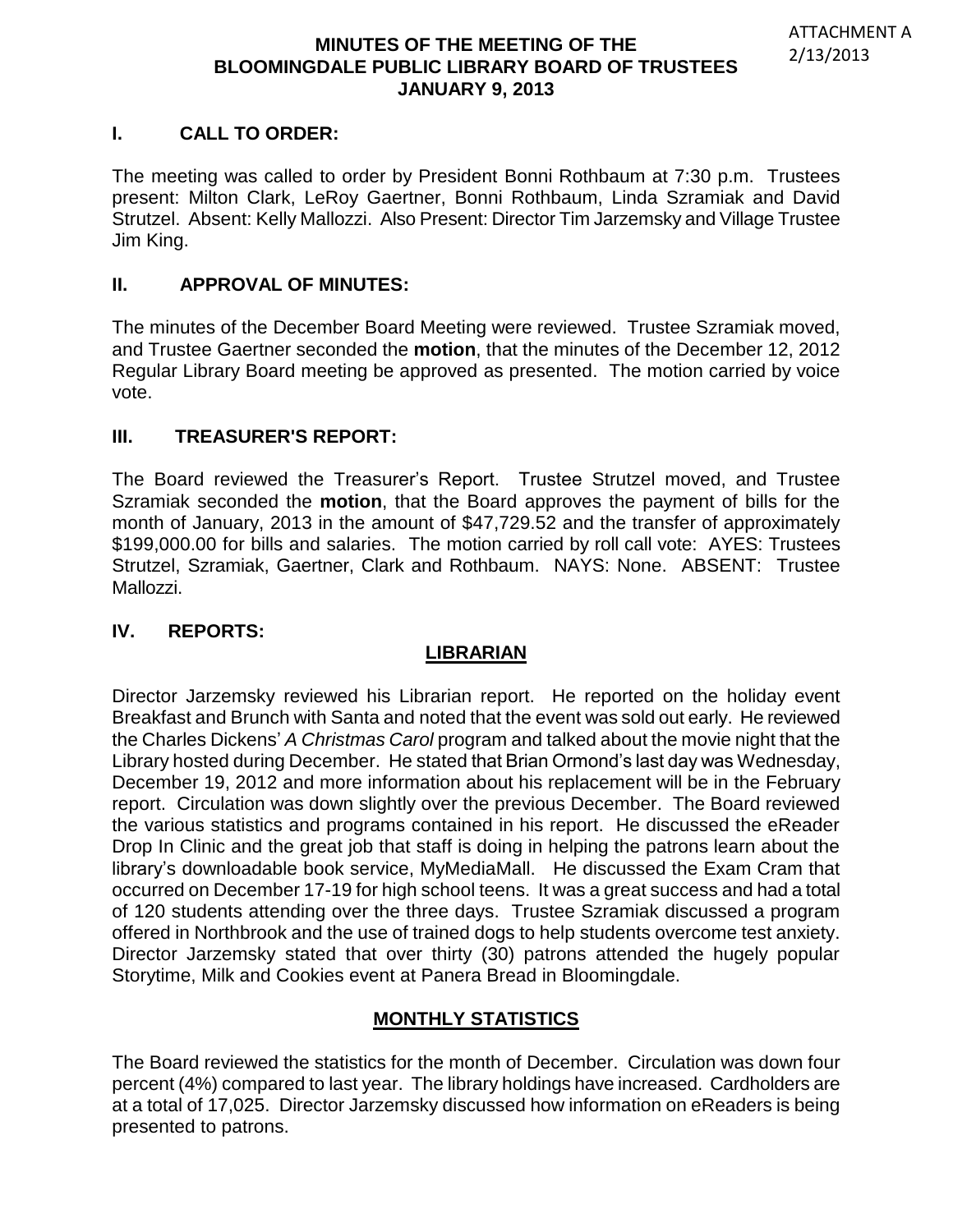## **IV. REPORTS: (Continued)**

### **STANDING COMMITTEES**

**PERSONNEL** - The Personnel Committee will be meeting in early February. Director Jarzemsky will contact the members on a date. He pointed out that the new edition of the Illinois Library Laws and Rules is available and the books are located near the mail boxes for Board use. All department heads received a copy of the book as well.

**POLICY** – No report.

**FINANCE** – No report.

**BUILDING AND GROUNDS** - Director Jarzemsky provided the Board with examples of possible signage for the upstairs quiet area. The signage will be used to let patrons know that this is a quiet zone. The stainless steel letters would be placed on the brick wall in that area. The Board agreed that the verbiage, "Think Tank – Quiet Zone," would be appropriate.

## **LIAISON REPORTS**

**LINC –** No report.

**VILLAGE** - Trustee King reported on the candidates seeking office in the April 9, 2013 election.

He stated that residents should be aware that the firm, American Water Resources (AWR), has advised the Village that it intends to mail a letter to Bloomingdale residents and businesses, informing them of the availability of a "Water Line Protection Program." He explained that the water service line that runs underground on private property from the Village's shut-off valve box (commonly known as the b-box) to the interior of a home or business is the owner's responsibility to repair should there be a break, leak or other needed maintenance. AWR is essentially offering a pre-paid maintenance program. The Village does not list, partner with, or endorse this program, or any such pre-paid maintenance programs or insurance coverage offered by other companies.

The Septemberfest Commission is looking for a volunteer to act as their secretary. The Lion's Club will be having a spaghetti dinner on February 8, 2013. Discussion took place concerning Rosati's Pizza and their new location. Trustee King stated that Speedway has withdrawn their petition and Shell will be moving into their previous location at the corner of Circle Avenue and Lake Street. It was noted that the Mobile Gas Station at the corner of Lake Street and Bloomingdale Road is no longer in business. The League of Women Voters is asking the candidates in the April election to appear at a forum to be held possibly on March 31, 2013. Trustee King reported that Caputo's is expanding and wants to stay in Bloomingdale. Director Jarzemsky stated his thanks to the Building and Grounds and Street personnel for their help over the holidays. They did a great job.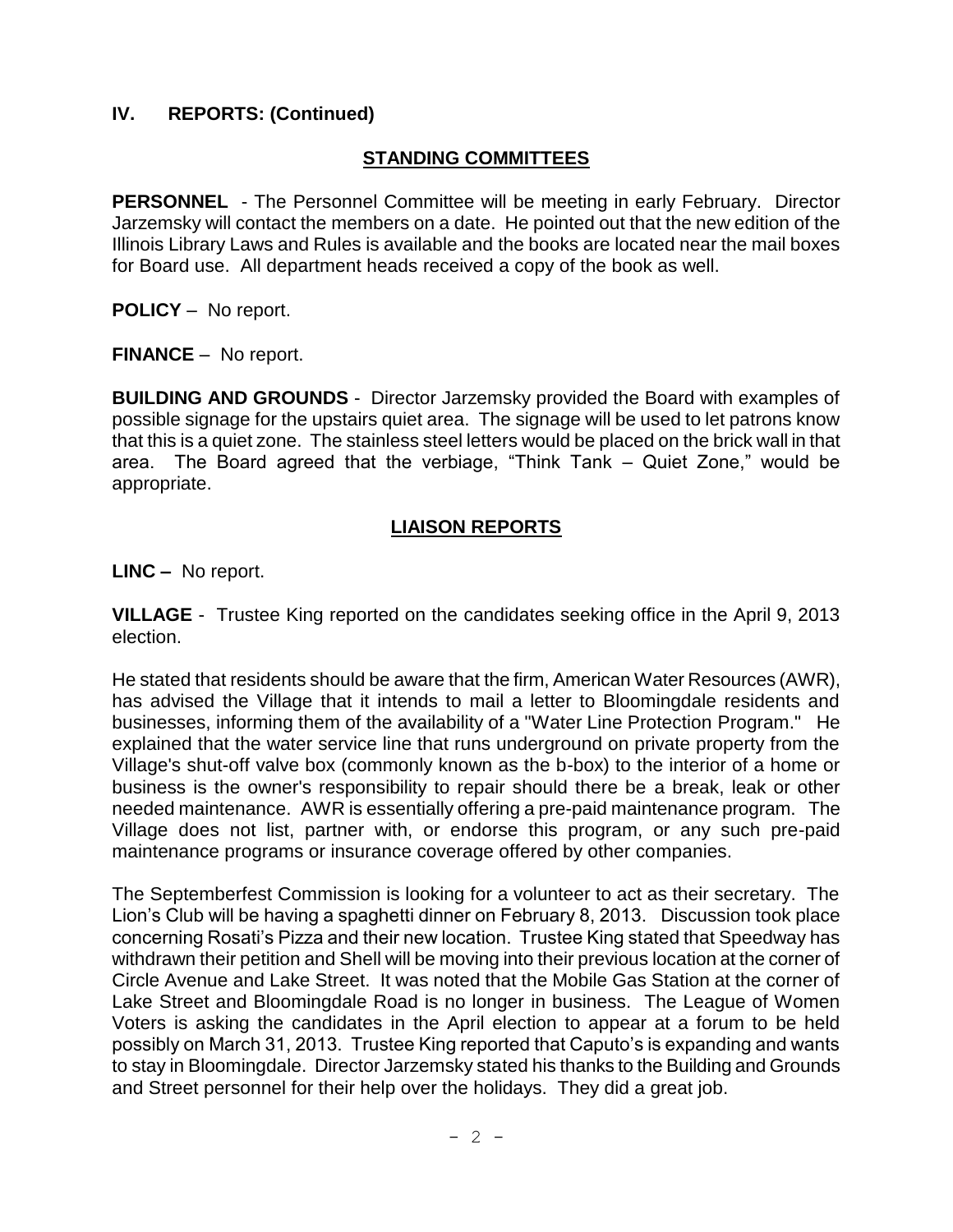Removal from the Roll: Trustee King leaves the meeting at 8:00 p.m.

**FRIENDS OF THE LIBRARY** – Director Jarzemsky stated that the Friends will be meeting to discuss the plans for the book sale that is scheduled for March and the election of new officers on Thursday, January 17, 2013 at 7:00 p.m.

**BIG** - Director Jarzemsky reported that the next BIG meeting is scheduled for Thursday, January 24, 2013 at Noon to be hosted by the Village of Bloomingdale. Trustees Rothbaum and Szramiak along with Director Jarzemsky plan to attend.

# **V. UNFINISHED BUSINESS:**

# **ANNUAL PLANNING MEETING – TOP DATES**

Director Jarzemsky reported that there are two dates that are available for the annual meeting, January 19 and February 2, 2013. The Board agreed that the annual planning meeting take place on January 19, 2013 starting at 9:00 a.m. Trustee Rothbaum moved, and Trustee Strutzel seconded the **motion**, that the annual planning meeting of the Library Board be held on January 19, 2013 at 9:00 a.m. The motion carried by roll call vote: AYES: Trustees Rothbaum, Strutzel, Szramiak, Gaertner and Clark. NAYS: None. ABSENT: Trustee Mallozzi.

# **STAFF PARKING CHANGES**

Director Jarzemsky reported that negotiations took place with the Fire Protection District concerning the issues arising from their annual inspection. As a result, all fire doors will be closed. In regards to employees parking in the access road, staff will be able to park in the lower 2/3 section of the access road leading to the staff parking area. A map showing the location of staff parking was included in the Board packet. Signage will be installed showing the designated parking areas.

## **VI. NEW BUSINESS:**

# **STATEMENT OF ECONOMIC INTERST**

Director Jarzemsky reminded the Board that they will be receiving a Statement of Economic Interest from DuPage County that needs to be completed and returned to them by May 1, 2013.

# **INVESTMENT OF PUBLIC FUNDS REPORT FOR OCTOBER - DECEMBER**

As required by State Statute, a monthly (Treasurer's Report) and a quarterly report are required to be provided to the Library Board. The quarterly report was presented to the Board. The quarterly report showed the investment portfolio's effectiveness in meeting the Library's needs for legality, safety, liquidity, rate of return and diversification. Director Jarzemsky reviewed the investment funds. He explained what the accounts are used for and how the Library meets the stated State policy guidelines.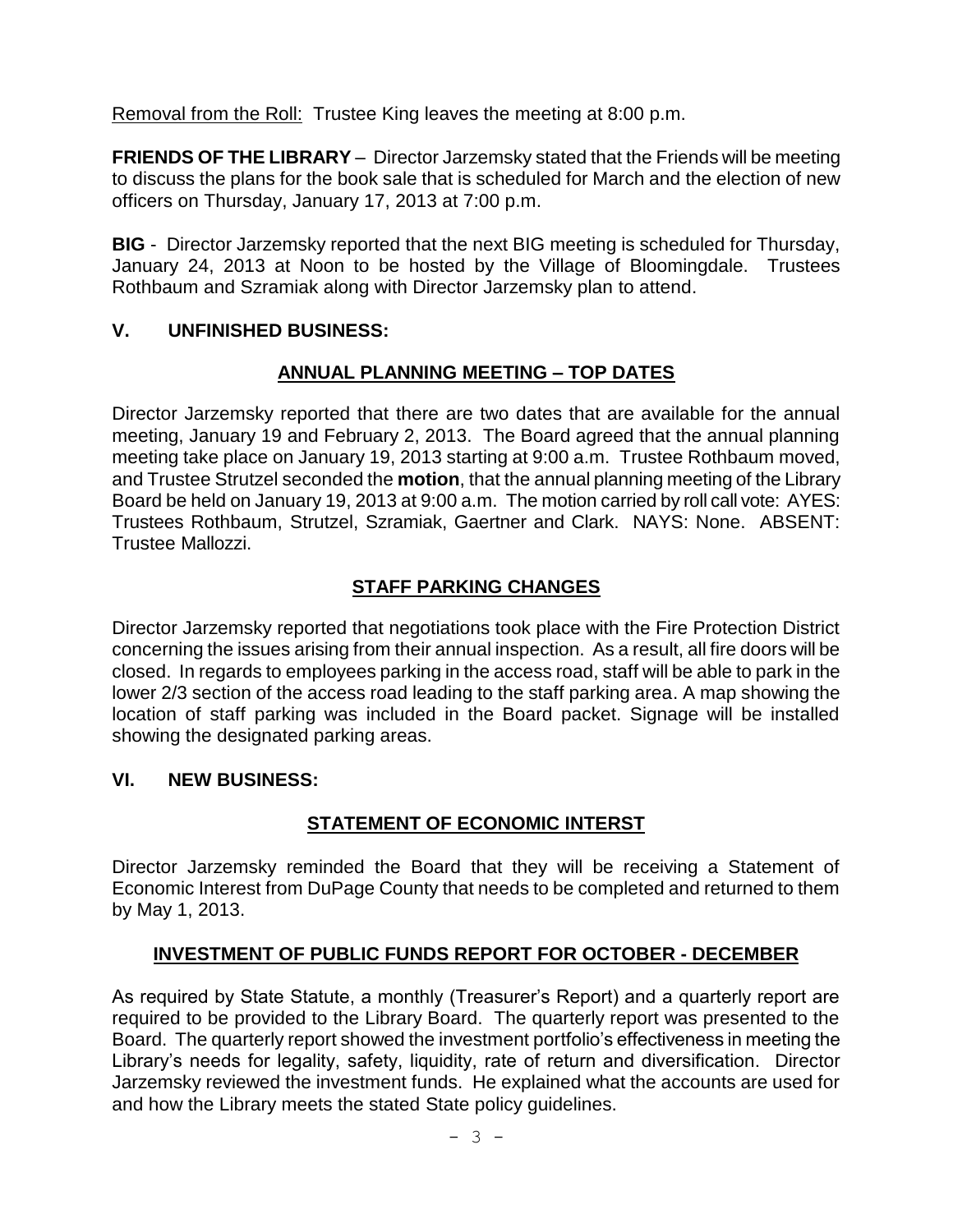## **VI. NEW BUSINESS: (Continued)**

### **FDIC INSURANCE/COLLATERAL CHANGES IN 2013**

Director Jarzemsky explained that coverage for all deposits of \$250,000 will be covered by the FDIC. He explained that the Library has a collateral agreement on all deposit accounts and they are all covered.

## **STATEWIDE LIBRARY CERTIFICATION**

Director Jarzemsky was pleased to report that the Library has successfully completed and received their certification from the Illinois State Library. This is a new program.

## **BOARD VACANCY**

Director Jarzemsky stated that the Library's attorney has provided advice to the Board concerning the Board vacancy following the retirement of Trustee McGrath that was effective January 1, 2013. The Board may appoint a replacement Trustee to serve until the April, 2013 election or the Board can leave the position vacant. Director Jarzemsky reported that Mr. Sam D'Amico, Friends of the Library President, has chosen to run and upon election, would fill the vacancy created by Trustee McGrath. The attorney also advised that there is no legal conflict of interest if Mr. D'Amico remained as President of the Friends of the Library and served as a Library Trustee. The Board agreed that they would not appoint a replacement Trustee but leave the position vacant since the election is three months away.

## **LIBRARY FEATURED IN TOWNSHIP NEWSLETTER**

Director Jarzemsky reported that the Bloomingdale Township "Senior Connection" newsletter had an article concerning the special collection available at the Library to assist seniors. A copy of the article was included in the Board packet. He reviewed the assistive devices available and noted that they will be on display at the Library during January and February.

#### **VII. PUBLIC DISCUSSION:**

No public was present.

#### **VIII. ANNOUNCEMENTS:**

### **IX. EXECUTIVE SESSION:**

An Executive Session was called pursuant to the Open Meetings Act, Section 2 (c) (1) to discuss the appointment, employment, compensation, discipline, performance or dismissal of specific employees of the public body; and Section 2 (c) (21) to discuss minutes of meetings lawfully closed under this Act, whether for purposes of approval by the body of the minutes or semi-annual review of the minutes as mandated by Section 2.06 of the Act.